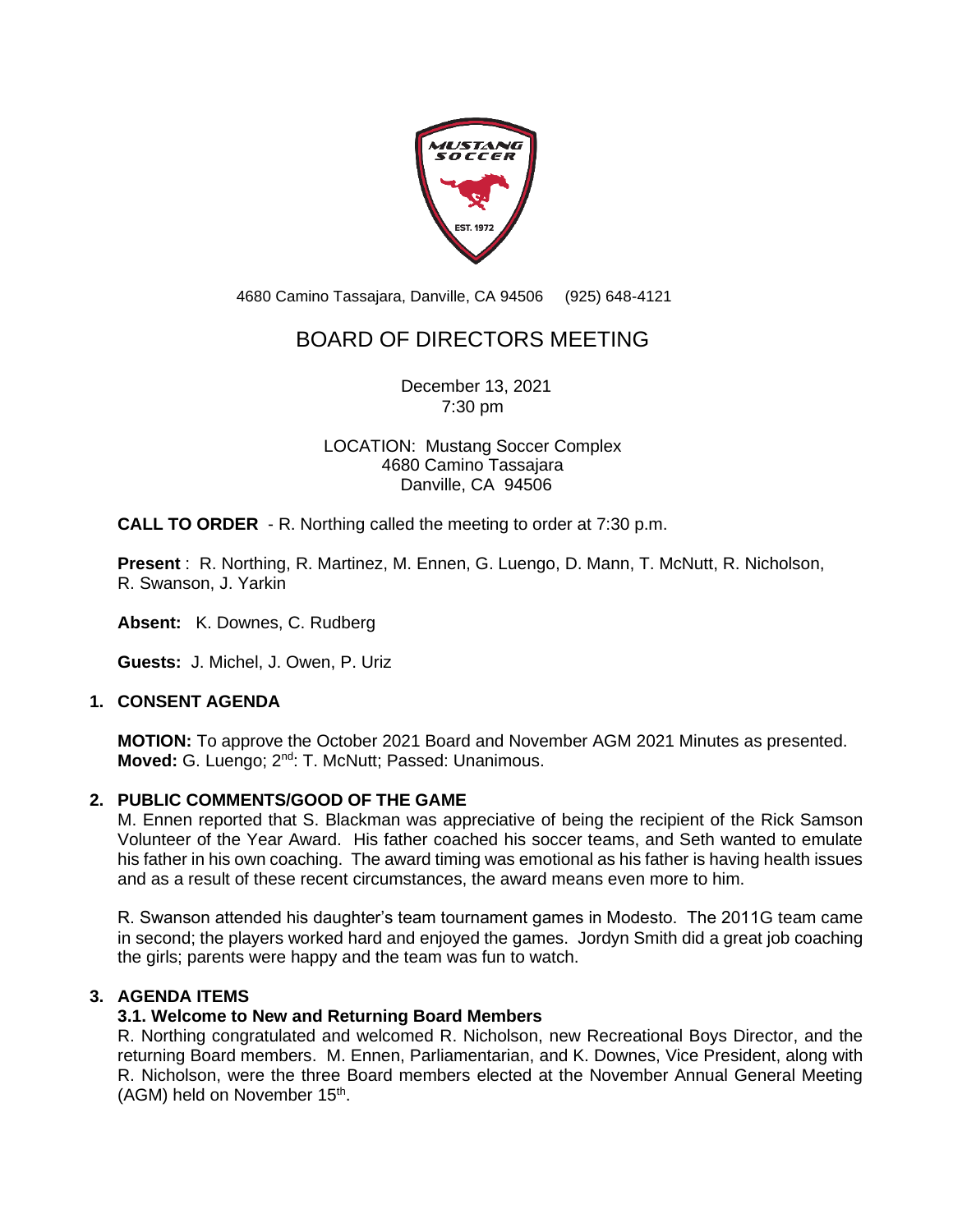# **3.2. Schedule for 2022 Board Meetings**

Board Meeting dates were distributed and discussed. The October meeting was moved to the week before to allow additional prep time for the Annual General Meeting held in November.

The 2022 Board Meetings are scheduled as follows:

- $\bullet$  January 24<sup>th</sup>
- February 22<sup>nd</sup> (Tuesday as Monday, February 21 is President's Day)
- March  $21^{st}$
- April  $18<sup>th</sup>$
- May  $23^{\text{rd}}$
- $\bullet$  June 20<sup>th</sup>
- $\bullet$  July 18<sup>th</sup>
- August  $22<sup>nd</sup>$
- September 19th
- October  $17<sup>th</sup>$
- November 14<sup>th</sup> (Annual General Meeting)
- December  $12<sup>th</sup>$

2022 Board Meetings' start time was changed to begin at 7 p.m.

# **3.3. Date and Agenda for 2022 Retreat**

The 2022 Annual Retreat will be conducted in person during mid/late January or early February. The Retreat will be held at the MSC. Once a few dates have been determined, a google link will be forwarded to request availability in order to finalize the retreat date. The Retreat Agenda will include discussion about our playing philosophy across all levels of play, Recreational and Competitive.

# **3.4. 2022 Registration and Fee Increases**

R. Martinez introduced the proposed increased 2022/2023 registration and program fees. The last fee increase occurred in 2016. Board discussion followed.

|                                      | Registration<br>Fee | <b>Program Fee</b> | Total Reg & Pgm<br>Fees |
|--------------------------------------|---------------------|--------------------|-------------------------|
| Fillies U5/Ponies U6/ Clydesdales U7 | \$325               |                    | \$325                   |
| <b>Rec U8 &amp; Above</b>            | \$375               |                    | \$375                   |
| <b>Rec Plus</b>                      | \$375               | \$325              | \$700                   |
| <b>Comp Premier = New Name TBD</b>   | \$375               | \$650              | \$1,025                 |
| <b>Comp Elite</b>                    | \$375               | \$1,650            | \$2,025                 |
| <b>ECNL</b>                          | \$375               | \$1,925            | \$2,300                 |
| <b>Mustang Juniors</b>               | \$375               | \$525              | \$900                   |
|                                      |                     |                    |                         |

**MOTION:** To approve the 2022/2023 Registration & Program Fees as presented. Moved: G. Luengo; 2<sup>nd</sup>: R. Northing; Passed: Unanimous.

# **3.5. Latest Covid Impact and Executive Director Update**

R. Northing discussed that Covid cases have decreased significantly since October based upon F. Wilson's stats of positive covid cases within Mustang Soccer and the community. Developments with the Omicron variant will continue to be monitored.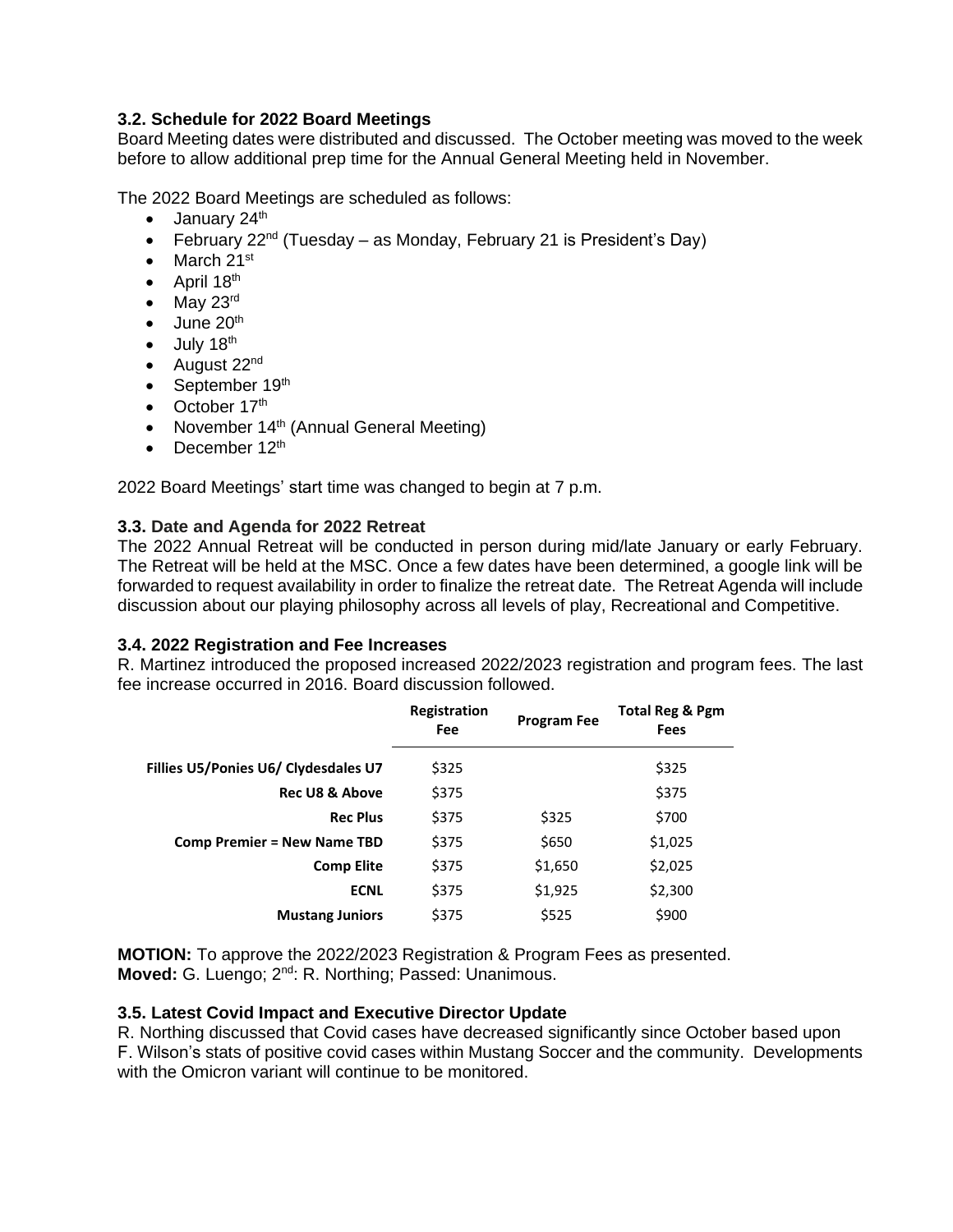The Executive Director Report included multiple programs that have been setup and are now open for regisration. These programs include 4v4, High School training, and Weekday/Spring Break/Summer Camps. In addition, the Winter Select Program will hold tryouts this weekend.

## **4. COMMITTEE REPORTS**

## **4.1. Honor the Game**

Nothing to report.

## **5. OLD BUSINESS**

## **5.1. Competitive Elite & Premier Update**

D. Mann reported that Mustang Soccer teams did well in the Winter Turf Tournament this past weekend. Coach evaluations were sent out to families in early December. A reminder email will be sent to encourange families to complete these evals on their coaches. The email should remind everyone that these are completely confidential evaluations.

In addition, the Directors are working on the philosophy and developmental pyramid for Recreational to Competitive players. This topic will be further discussed at the Board Retreat.

P. Uriz discussed potential name changes for the following Competitive Programs:

-Competitive Level 1: ECNL

-Competitive Level 2: Competitive Elite/Mustang Juniors

-Competitive Level 3: Competitive Premier

Board discussion followed. Few members wanted to brainstorm more about the Levels terminology and renaming Competitive "Premier".

D. Mann will work with P. Uriz, J. Owen, F. Wilson, M. Ennen and R. Martinez to finalize program names for the 2022/2023 Season beginning February 1<sup>st</sup>. Finalization of naming will be done soon so announcement of program name changes and fees can be included in January enewsletter.

#### **5.2. Rec Plus Update**

Nothing to report.

# **5.3. Rec Update**

Recreational players finished the Fall season with the Dick King (DK) tournament on November 14<sup>th</sup>. T. McNutt discussed a proposal of condensing games in a weekend only for the DK tournament. Instead of being played over a week, the season would end then take about one week to seed the teams so the DK Tournament would then be played over the following weekend. This change would allow more time in seeding teams and finding referee coverage. J. Yarkin added that referee coverage over a weekend for even more games may be more difficult versus the weekday game format for the DK Tournament. This topic was tabled for future discussion at the Board Retreat.

#### **5.4. Equipment Update**

R. Swanson reported that Nike had apologized for the supply issues that have been encountered in this season's uniform shortages. Since this season was a new uniform buy in, 2022/2023 season will be a fill in year. Those uniform purchases will be shipped directly to the families. Revision to Soccer Pro discount given to Mustang Soccer families was discussed. This topic was tabled for future discussion at the Board Retreat.

#### **5.5. Referee Update**

J. Yarkin discussed that U9/U10 Referee rules for Rec/RecPlus/Competitive games are confusing and requested that rule simplification could assist referees. Referee coverage work will begin